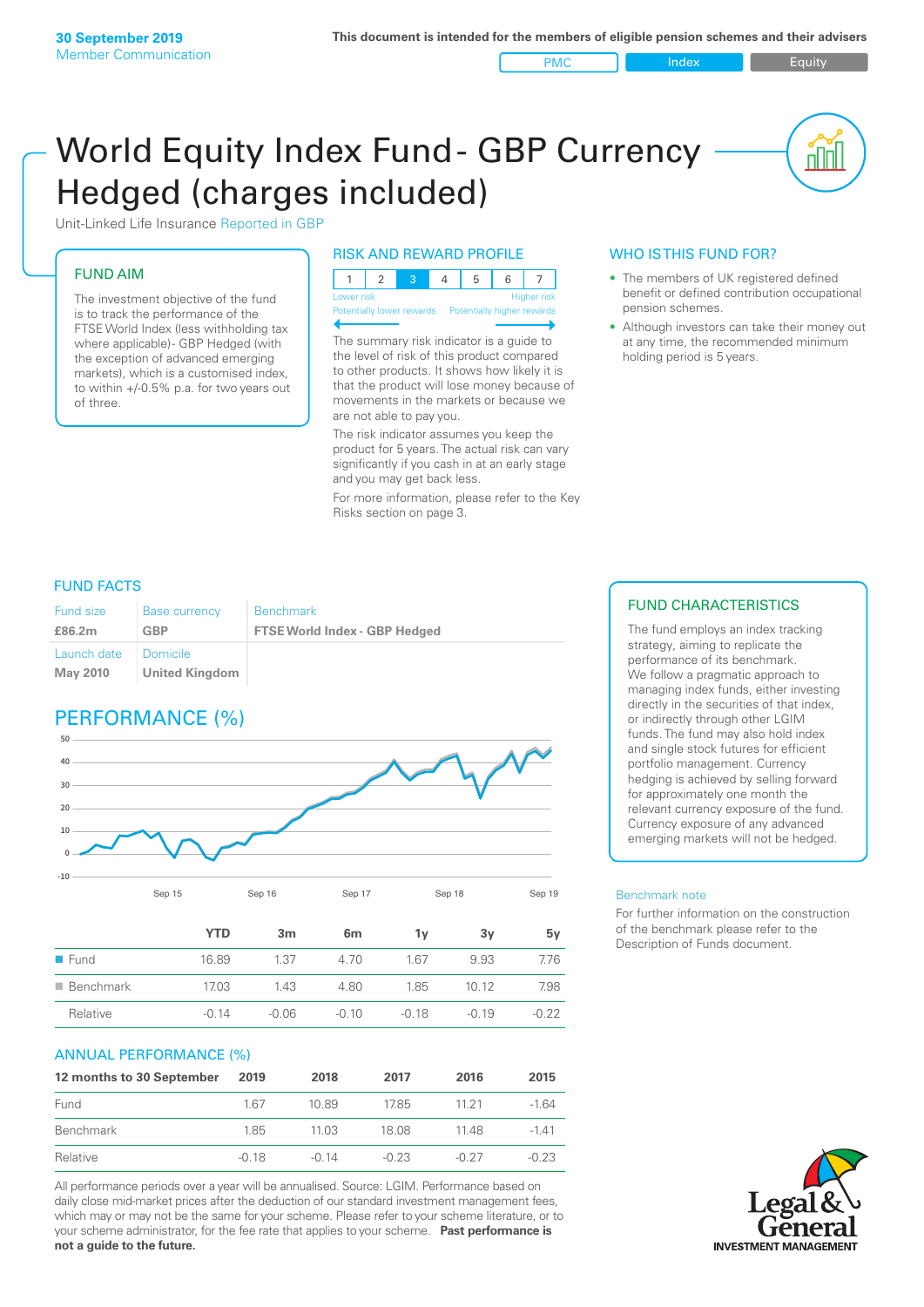Unit-Linked Life Insurance Reported in GBP

## PORTFOLIO BREAKDOWN

All data source LGIM unless otherwise stated. Totals may not sum due to rounding. In order to minimise transaction costs, the Fund will not always own all the assets that constitute the index and on occasion it will own assets that are not in the index.



#### SECTOR (%)

| $\blacksquare$ Financials  | 20.7 |
|----------------------------|------|
| ■ Technology               | 16.4 |
| $\blacksquare$ Industrials | 13.4 |
| ■ Consumer Goods           | 11.5 |
| ■ Consumer Services        | 11.4 |
| $\blacksquare$ Health Care | 112  |
| $\Box$ Oil & Gas           | 5.1  |
| ■ Basic Materials          | 40   |
| $\blacksquare$ Utilities   | 3.5  |
| $\Box$ Other               | 28   |
|                            |      |



| $\blacksquare$ Large     | 82.6 |
|--------------------------|------|
| $\blacksquare$ Mid       | 174  |
| $\blacksquare$ Undefined | O O  |

■ Top 10 holdings 12.0% Rest of portfolio 88.0% No. of holdings in fund 2,743 No. of holdings in index 2,585

| Microsoft Corp           | 24             |
|--------------------------|----------------|
| Apple Inc                | 2.3            |
| Amazon Com Inc.          | 16             |
| Facebook                 | 1 <sub>0</sub> |
| JPMorgan Chase & Co      | O 9            |
| Alphabet CI C            | 08             |
| Alphabet CI A            | 0 S            |
| Johnson & Johnson        | 0.8            |
| Nestle                   | 07             |
| Procter & Gamble Company |                |
|                          |                |

#### COUNTRY (%)

|   | <b>United States</b> | 58.4 |  |
|---|----------------------|------|--|
|   | Japan                | 8.5  |  |
| 4 | United Kingdom       | 5.4  |  |
|   | France               | 3.4  |  |
|   | Canada               | 3.0  |  |
| G | Switzerland          | 2.9  |  |
|   | Germany              | 2.7  |  |
|   | Australia            | 2.4  |  |
|   | Korea                | 1.5  |  |
|   | Other                | 11.7 |  |
|   |                      |      |  |



The Index Fund Management team comprises 25 fund managers, supported by two analysts. Management oversight is provided by the Global Head of Index Funds. The team has average industry experience of 15 years, of which seven years has been at LGIM, and is focused on achieving the equally important objectives of close tracking and maximising returns.